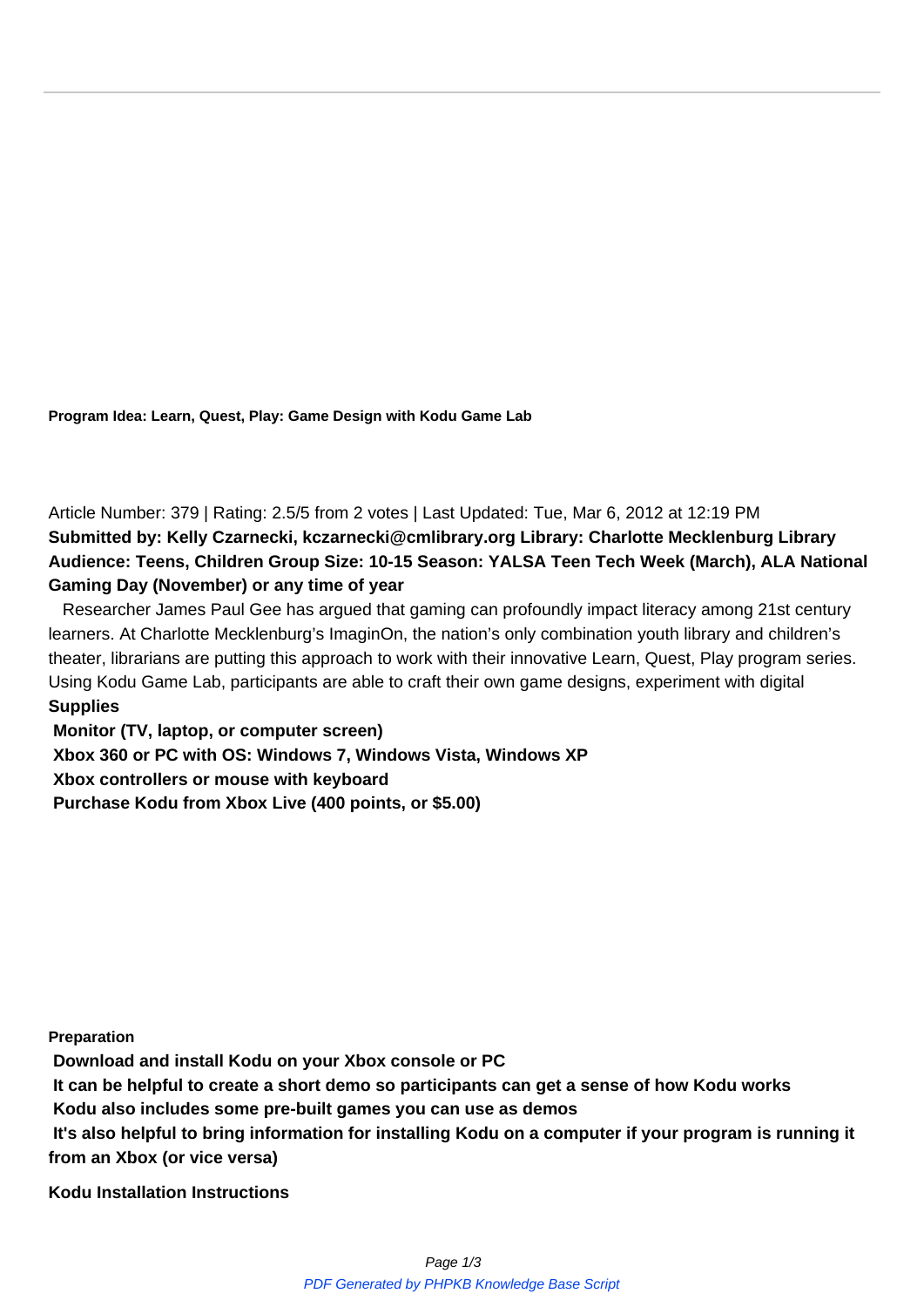

## **[Activities](http://www.microsoft.com/download/en/details.aspx?displaylang=en&id=10056)**

- 1. Set up an area with your Xbox or computer and enough chairs for all registered attendees. (approx. 10-20 min)
- 2. Once participants arrive, begin the program by introducing the features of Kodu Game Lab (through a demo game or initially playing a created game). (approx. 10-15)
- 3. As you and your group progress through an introductory game, point out to participants what elements are editable (e.g. lighting, scoring). This gives players power over their environment. (i.e. if you envision something different-Kodu allows you to change it.)
- 4. Present players with a problem to solve within the game creator. For example, "Give the kodu the ability to move toward and eat the green apple (but not the red one) when it sees it.  $a \in \cdot$  Note: It may be helpful to create a set of challenges for participants to accomplish within the game, or use reading material to help inspire participants' creativity.
- 5. Let each participant have a turn editing a sequence or element within the game.
- 6. Let participants continue experimenting and playing with their creations for the rest of the event. (approx. 30-60 min)
- 6. Finally, ask players to save the game so they can access it from home or the next time they're in the library. Clean up area and return materials (chairs, Xbox or computer equipment) where they belong. Thank your participants for trying something new! (approx. 5-10 min)

## **Extra Hints & Tips**

Kelly Czarnecki from Charlotte Mecklenburg Library recommends: "Just do it. You don't have to be an expert in Kodu. Your players will help you!"

Kodu includes some pre-built games you can use as demonstrations. However, to get a better sense of how to play and to tailor games to the specific goals of your program, it's better to create your own game when starting out.

When running your first Kodu program, use the experience to learn more about the software and its capabilities. This is also a great opportunity to create some starter games and foster a community of Kodu users at your library.

Once you become more experienced, Kodu Game Lab is also a way to experiment with digital storytelling using the visual programming language to form "sentences" that progress action within the environment. Consider combining this activity with book discussions or lessons on narrative structure (i.e. rising action, climax, falling action, etc.).

When refining your program, there are many ways to direct participation, such as using reading materials as inspiration and directing game play as a reading response activity. Be creative and have fun!

## **Additional Resources**

For more information on Digital Media and Learning: http://www.macfound.org

If you're really excited about the idea of game design in libraries, consider participating in or promoting The National STEM Video Game Design Challenge, whic[h is open for individual stu](http://www.macfound.org)dents, classrooms, and educators.

[Also check out a great list of other game design](http://www.stemchallenge.org) tools and resources from the STEM challenge website[:](http://www.stemchallenge.org) http://www.stemchallenge.org/resources